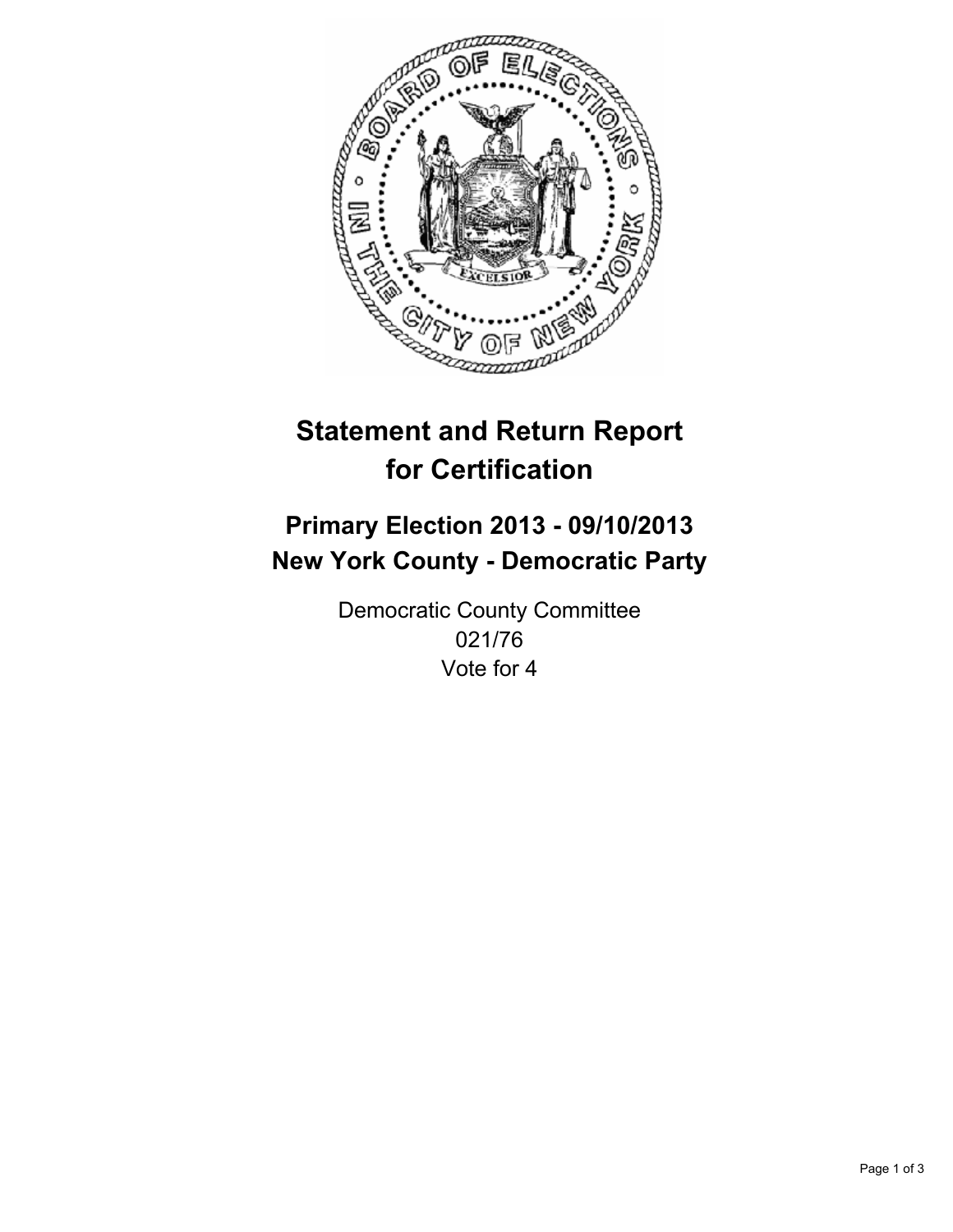

### **Assembly District 76**

| <b>Total Votes</b>        | 354 |
|---------------------------|-----|
| <b>HARRIET STRONGIN</b>   | 37  |
| <b>KARL M. SEIDENWURM</b> | 81  |
| ABRAHAM H. SALCEDO        | 78  |
| SAMANTHA W. HALEBIAN      | 81  |
| <b>JOHN HALEBIAN</b>      | 77  |
| AFFIDAVIT                 | 0   |
| SPECIAL PRESIDENTIAL      | 0   |
| <b>FEDERAL</b>            | 0   |
| ABSENTEE/MILITARY         | 8   |
| <b>EMERGENCY</b>          | 0   |